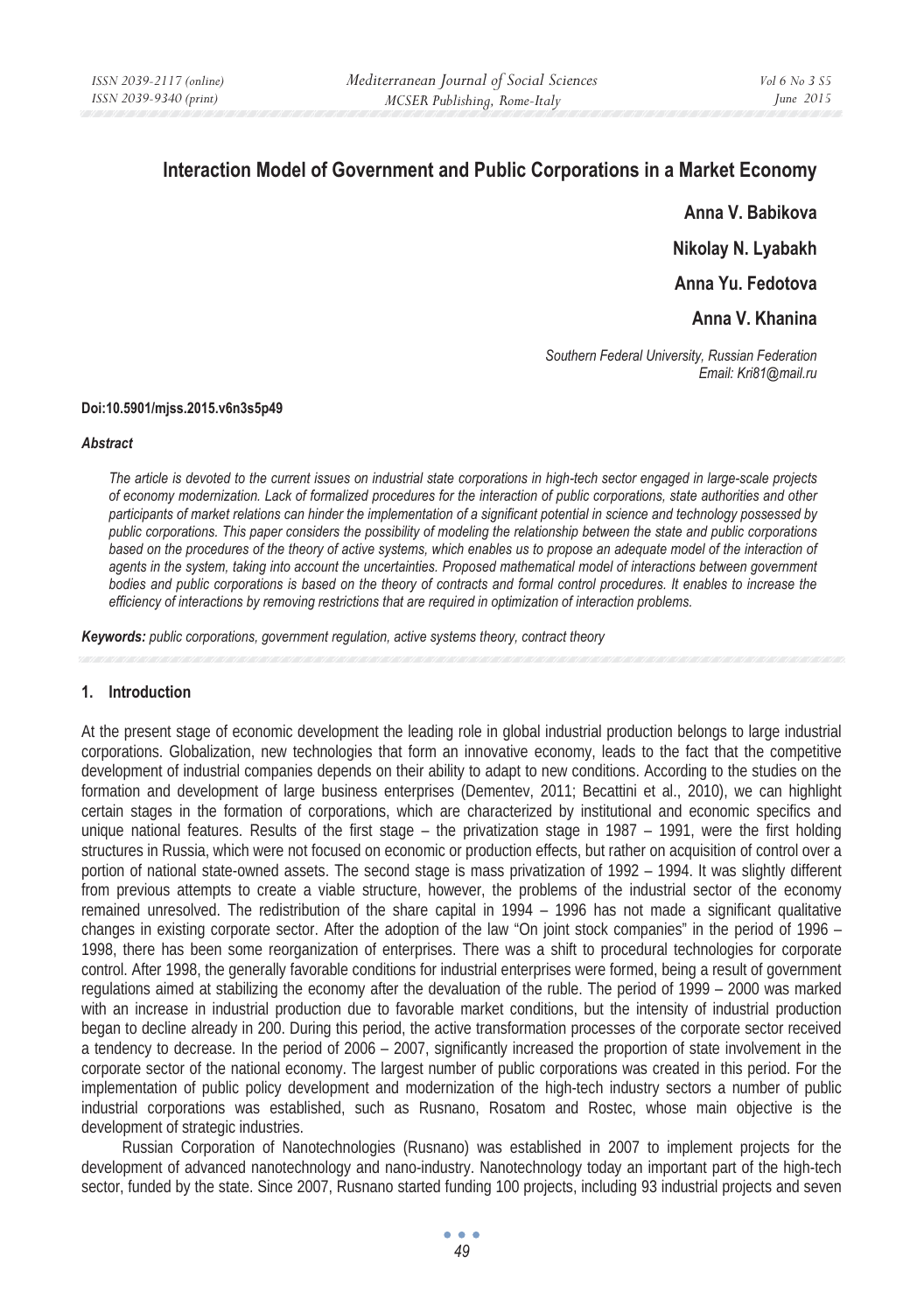| ISSN 2039-2117 (online) | Mediterranean Journal of Social Sciences | Vol 6 No 3 S5 |
|-------------------------|------------------------------------------|---------------|
| ISSN 2039-9340 (print)  | MCSER Publishing, Rome-Italy             | June $2015$   |
|                         |                                          |               |

investment funds for nanotechnology. In 2010, 44 projects were approved by the Corporation, with a total funding of 146 billion rubles, 47.1 billion is the co-financing of Rusnano. In 2011, according to the government order dated by  $17<sup>th</sup>$  of November 2010, the Russian Nanotechnology Corporation was re-registered as an open joint-stock company "Rusnano", which is the successor to the state corporation with all rights and duties. In 2011, 34 project companies established with the financial participation of Rusnano received the proceeds from the sale of nanotechnology products in the amount of more than 11 billion rubles. According to Rosstat, 384 companies and organizations produced the nanotechnology products in 2012. By 2015, the annual volume of production by the project companies of Rusnano must reach 300 billion rubles, and the total volume of all Russian nanotechnology industry – 900 billion rubles.

The purpose of the Rostec Corporation is to promote the development and manufacture of high-tech products through investments in the industry. In 2010, the volume of work performed in the civil industry was 11,964.2 mln. rubles. Corporation performs actions on the implementation of programs for the development of the military-industrial complex. A number of relevant industries have achieved a significant growth by 2013. For example, the volume of industrial production of radio electronics, being the sphere of Rostec, increased by 14.3% compared with 2012. In 2013, two major projects were launched in a very important industry sectors – mining of rare earth metals and the production of composite materials, in both of which Rostec plays an active role.

The main objective of the Rosatom Corporation is to provide electricity to the country's economy, products and services of nuclear power complex, the creation of innovative nuclear technologies and their use in various sectors of the economy. In 2010, the volume of investment programs amounted to 220,423.2 mln. rubles, mainly in the construction of power. As of the beginning of 2014, Rosatom incorporated more than 360 organizations of various organizational and legal forms. As a result of changes in the period from 2012 to 2014, Rosatom included several previously independent engineering companies. As part of the innovation policy, this state corporation is one of the customers of the Federal Target Program "Nuclear Power of New Generation in 2010 – 2015s and up to 2020". It also takes part in a project for Modernization and Technological Development of the Russian Economy.

Government intervention in the economy caused by the desire to alleviate the inefficiencies associated with the functioning of the market economy. Namely, the market does not automatically solve all economic problems of the country and the winner of the market competition is not always the best. This required a theoretical rethinking of the economic mechanism of the state. As a rule, market planning and business management methods are opposed to each other (Dementev, 2011). Meanwhile, the practice shows the need to combine the activities of the state in these two paradigms.

# **2. Mechanism of State Regulation of the Industrial Sector**

Nowadays, the development of new sectors of the innovation economy is accompanied by a number of problems in the formation of a system of measures aimed to implement technological modernization of industry. The solution of these problems determines the need for the formation of such forms and institutions of implementing state policy on industrial development and innovation policy that will provide increasing competitiveness of the Russian economy, as well as the development of basic and related priority industries, increase economic growth. As international experience shows, public corporations are created in industry of different countries in order to accelerate technological development or overcome crisis. Authors suggest, that this corporations are the institutions of implementation of the state industrial policy. Public corporations have considerable potential for innovation, composing of industrial enterprises and research institutes. The presence of stable economic relations, certain strategic goals, objectives, directions and principles of consolidation of intellectual and industrial resources within public corporations enables them to implement government programs of technological modernization of the industry.

It can be argued that, despite the presence of significant innovation potential of domestic enterprises in the country's economy, there still remains the predominance in the share of extractive industries and the low competitiveness of enterprises in world markets of high-tech products. The lack of investment is not the only obstacle to the innovative development of the industrial sector of the economy. By carrying out research and development, having received the results of intellectual activities, enterprises are faced with the problem of commercialization of new technologies. The creation of public corporations in industries follows a targeted installation, which is to promote the development and export of high-tech nanotechnology developments, creation of new competitive industries and economic security. All of which is primarily aimed at ensuring national sustainable economic growth. Public corporations that are currently active in the country's economy operate on the implementation of public policies aimed at the development and modernization of the industry in their respective industries, which allows us to consider them as organizational – institutional mechanism of state regulation of the industrial sector.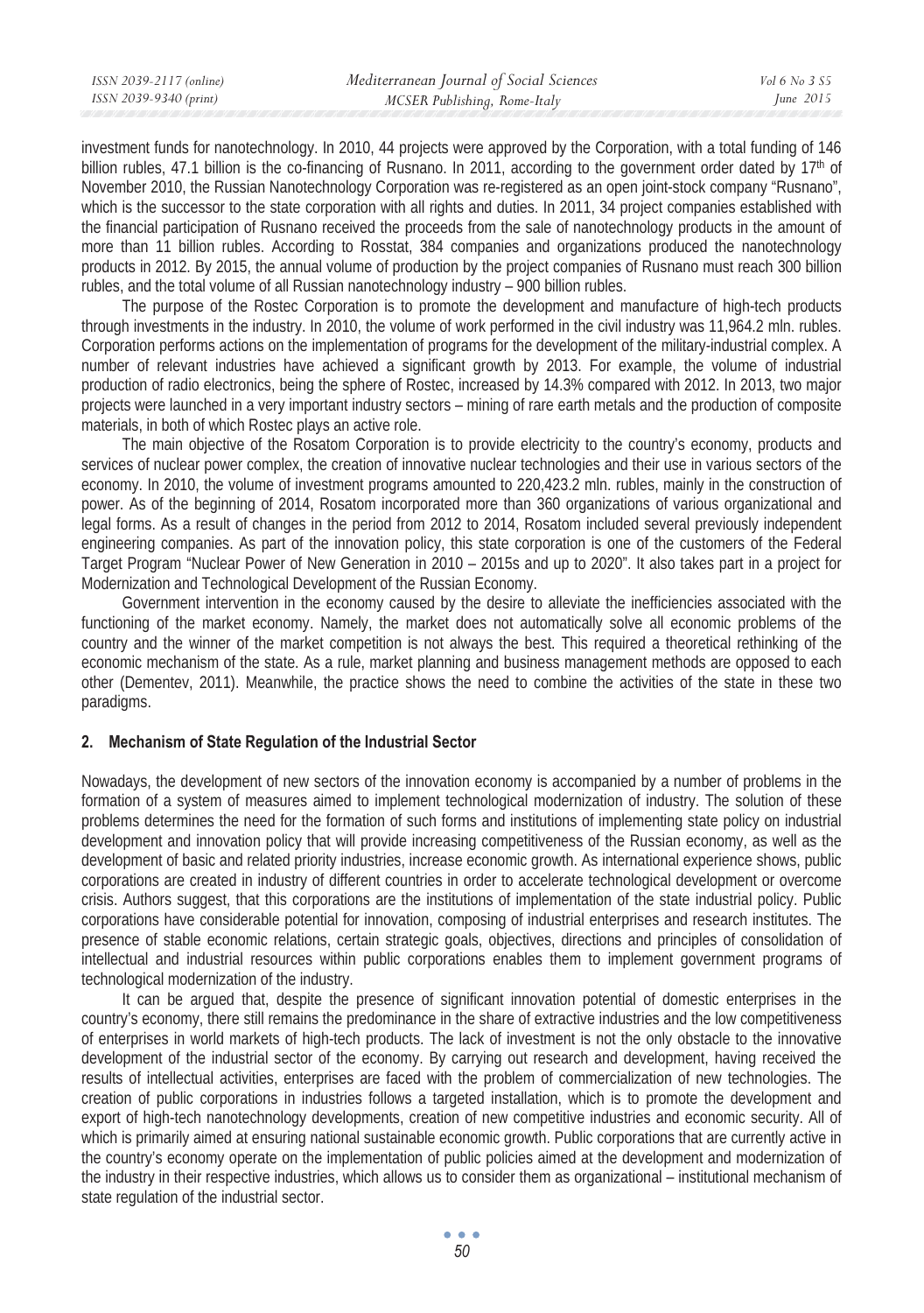| ISSN 2039-2117 (online) | Mediterranean Journal of Social Sciences | Vol 6 No 3 S5 |
|-------------------------|------------------------------------------|---------------|
| ISSN 2039-9340 (print)  | MCSER Publishing, Rome-Italy             | June $2015$   |
|                         |                                          |               |

Nevertheless, the development of high-tech industries via public investment in conjunction with the principles of corporate governance and market mechanisms has not yet delivered the expected results, since not all public corporations demonstrate the effect correlated with investments. The purpose of public corporations is to overcome the poor quality of the administrative system, its primary focus on solving problems, to solve the problems in the formation and implementation of measures for the development of new sectors of the economy, to contribute the resolution of longterm issues.

Development and implementation of formalized procedures for the analysis, identification, planning and management of the public corporations can bridge some of these problems and alleviate a number of other issues. Management theory of organizational systems (Intriligator, 2002), optimal control theory (Allen, 1963) currently provide a fairly wide range of economic and mathematical methods in this respect. However, their options are limited due to the complexity (high dimension, uncertainty) of operating environment of the public corporations, and therefore, in this paper we propose to focus on the procedures of the active systems theory and contract theory (Salanié,1997; Bolton & Dewatripont, 2005; Burkov & Novikov, 1999). This theories provide self-organization which reduces the negative impact of subjectivity of the decision maker on the one hand and reduces the a priori uncertainty on the other.

### **3. Application of the Active Systems and Contract Theories in Practice**

Contract theory studies the theoretical-game schemes of interaction between the governing body (i.e. the state) as the center and the managed entity (public corporation), called an agent, operating in the conditions of the probabilistic uncertainty. Further assume that the agent has *n* number of options at his disposal: *ɯi*, *i* = 1, …, *n* which respectively lead to the *n* results with a certain probability:  $y_i$ ,  $i = 1, ..., n$ . That is the result, in general, is a random event that determines the uncertainty of the operational environment. The assumptions include the following hypotheses that reflect the true state of relations between the state (state authorities) and the public corporation:

- − Actions of an agent are not observed by the center, which is not aware of results;
- − Agent is informed about the environment at the level of the distribution law (state of probabilities);
- − Agent as well as the government make a decision to maximize their gains from the interaction;
- − The objective function public corporation are gains, which is identified with the difference between income and incentives. Other advantages (disadvantages) of the public corporation are not considered in this model.

For convenience of research, we consider the mathematical formalism of decision-making for the case of *n = 2* (see Burkov & Novikov, 1999). Next, using the principle of dichotomy, this result can be extended to any number *n> 2*. To this end, all but one of the options of solution are combined in one unit. Thus, the case *n = 2*. Further, for the combined *n – 1* variants procedure is repeated until all individually basic variants of the problem are addressed.

The agent has two possible effects of  $X = (x_1, x_2)$ , which having the probability p lead to two results  $y = (y_1, y_2)$ . Obviously, the condition is *p > 0.5*. While *p = 0.5* is a complete a priori of uncertainty. Matrix of compliance of the action results will as follows:

$$
P = \begin{pmatrix} p & 1-p \\ 1-p & p \end{pmatrix} \tag{1}
$$

Denote the costs of the public corporation for the implementation of the above decision options as  $c_1$  and  $c_2$ , respectively (for definiteness let  $c_2 \geq c_1$ ), and the expected income from the performance of the center of the action of public corporation is  $H_1$  and  $H_2$ , respectively. We also denote the size of the government stimulus of public corporation activities as *s1* and *s2*, respectively. In our notation, the objective function of the state (the difference between income and incentives) is

$$
J_u = p(H_1 - s_1) + (1 - p)(H_2 - s_2)
$$
\nThe objective function of an agent (the difference between incentives and costs) is expressed by the ratio:  
\n
$$
J_a = p(s_1 - c_1) + (1 - p)(s_2 - c_2)
$$
\n(3)

The task of the center is to assign a system of incentives that would maximize the expected value of its objective function, provided that the action selected by the agent maximizes the expected value of its own objective function (Burkov & Novikov, 1999). This is the basic idea of the method: to implement market conditions of the functioning of the members while ensuring the state functions for which the public corporation was created.

The task of finding the minimum incentive system that implements the action of an agent  $x_1$ , is as follows:

| $p s_1 + (1-p)s_2 - min,$                                 | (4) |
|-----------------------------------------------------------|-----|
| $p s_1 + (1-p)s_2 - c_1 \ge 0$ ,                          | (5) |
| $p s_1 + (1 - p)s_2 - c_1 \ge p s_2 + (1 - p)s_1 - c_2$ . | (6) |

Equation (4) reflects the requirement of minimizing the cost of the state to stimulus, the expression (5) suggests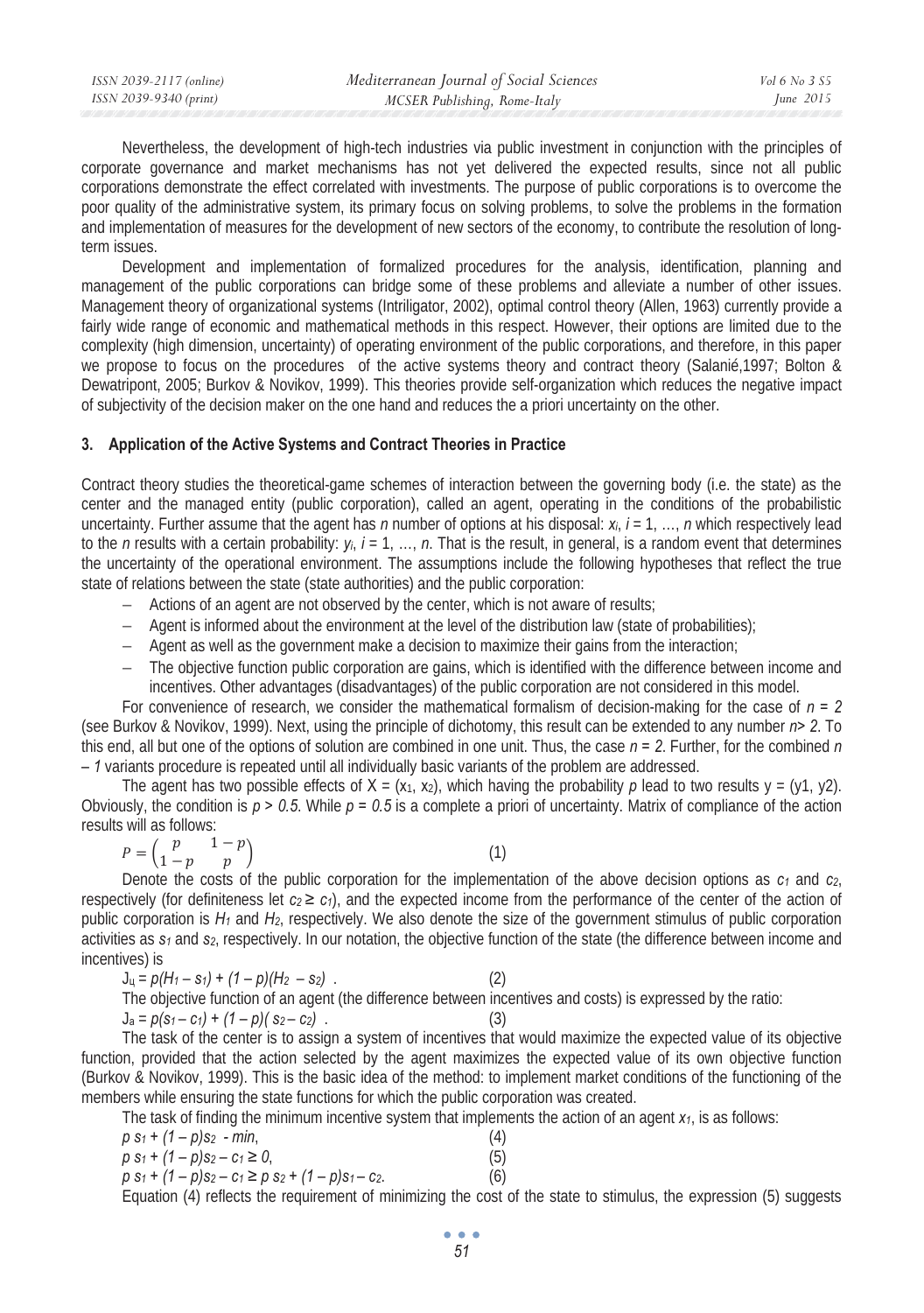| ISSN 2039-2117 (online) | Mediterranean Journal of Social Sciences | Vol 6 No 3 S5 |
|-------------------------|------------------------------------------|---------------|
| ISSN 2039-9340 (print)  | MCSER Publishing, Rome-Italy             | June 2015     |
|                         |                                          |               |

that the average amount received by the agent shall not be less than zero, and finally, (6) is made a requirement of incentive consistency: the average amount received by an agent should not be less than the loss of a center.

Problem (4) – (6) is linear programming problem. By virtue of the fact that the dimension of the problem equals two, it can easily be solved graphically. Figure 1 reflects the restrictions (5) and (6) as straight lines, the given are is hatched. Direction of the hatching coincides with the direction of minimization vector defined by the relation (4).



**Figure 1.** Implementation of the agent action of the center  $x_1$ 

Thus, the admissible domain of solutions coincides with the segment  $A_1B_1$ . Focusing on demand of maximization of utility functions  $(2)$  and  $(3)$ ,  $A_1$  is selected as the decision point. It is easy to check that it is characterized by values:

| $s_1 = (pc_1 + (1-p)c_2)/(2p-1)$ ,     |     |
|----------------------------------------|-----|
| $S_2 = (p c_2 + (1-p) c_1)/(2p - 1)$ . | (8) |

Expected costs of the center (the mathematical expectation of a random variable *C*) equals s*1*.

Suppose that the center wants to implement the agent action of x<sub>2</sub>. Arguing similarly, we obtain Figure 2, which is also the relations (7) and (8) with a mathematical expectation of the costs being equal to s*2*.



**Figure 2.** Implementation of the agent action of the center *ɯ<sup>2</sup>*

We shall investigate the previously introduced limitations to simplify the model.

- A) "Actions of an agent are not observed by the center, which is not aware of results". If this restriction is removed, enabling the observability of the operation of the public corporation (i.e. creating a special monitoring system), it will simplify the mathematical formulation of the problem. It will cease to be stochastic and turn to be deterministic problem solving.
- B) "Agent is informed about the environment at the level of the distribution law (state of probabilities)". This restriction is feasible, if the law of the distribution is known a priori or can be built according to the statistics. It is rather difficult to perform to perform this restriction. In this case, a "subjective probability" is proposed – membership function of a fuzzy set, replacing the distribution probability (see Katsko & Krepyshev, 2010). It can be synthesized by experts on the basis of experience and intuition.
- C) "Agent as well as the government make a decision to maximize their gains from the interaction" the natural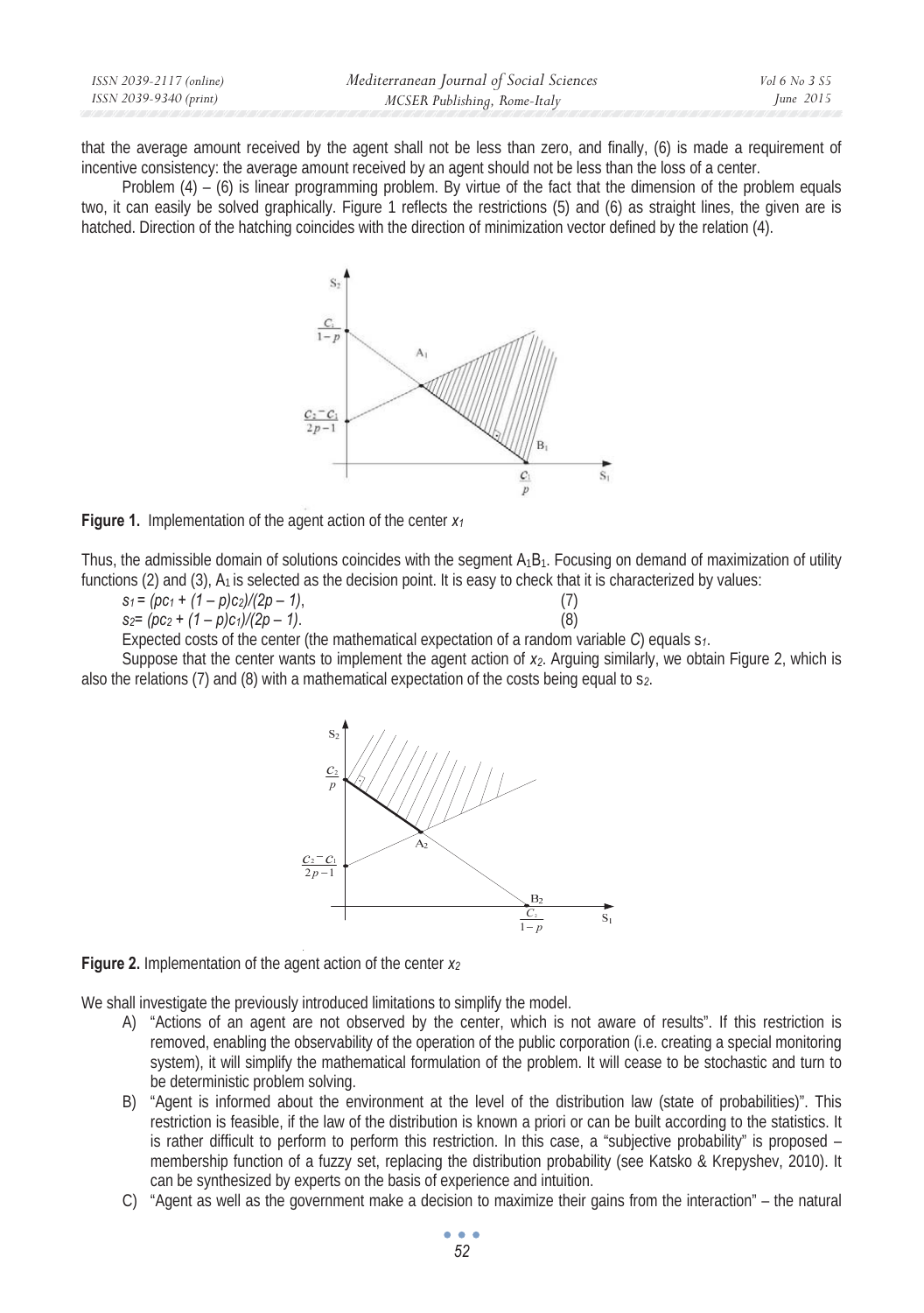assumption that does not require any comment.

D) "The objective function public corporation are gains, which is identified with the difference between income and incentives. Other advantages (disadvantages) of the public corporation are not considered in this model". It is also a hard restriction that can be ceased if advantages and disadvantages of the organization of the public corporation to be evaluated in monetary units, and added to income  $H_i$  (in the first case) or to the costs c<sub>i</sub> (in the second).

# **4. Conclusion**

The study revealed some problems in activities of public corporations. Closeness of public corporations is not conducive to objective control, calculation of adequate models of operation, and, therefore, improvement of their activity. Available data do not reflect any significant trends (correlation of factors and indicators of development, trends, cycling), which is always present in the activities of economic entities. The complexity of the operational environment of state corporations, namely the high dimensionality and uncertainty, their limited opportunities have predetermined the procedures of the active systems theory used in this paper. They provide self-organization that reduces the negative impact of subjectivity of the decision maker on the one hand, and reduces the a priori uncertainty on the other.

The proposed mathematical model of interaction between the state (i.e. government authorities) and the public corporations introduces the latter in market relations and increases their efficiency in the functioning of a market economy. The proposed approach removes a number of restrictions imposed by the classical formulation of the problem of optimization of interactions (e.g. low dimensionality of the problem, the statistical uncertainty of intangible advantages and disadvantages of public corporations' actions). In the absence of empirical data to the extent necessary to build the model, one can use relevant tools to obtain expert data. The experts, based on common sense and personal experience using the theory of fuzzy sets, set the calculated values. In order to increase the statistical validity it is required to implement an option of several experts and the option of one expert. The lack of proper external control over the activities of public corporations is proposed to compensate by the introduction of formal procedures, which formally regulate the interactions between the parties (i.e. the state and the public corporations), as well as the transparency of corporate activities.

# **References**

Allen, R. (1963). *Mathematical economics*. Moscow

Becattini, G., Bellandi, M., & Propris, L. (2010). *Critical Nodes and Contemporary Reflections on Industrial Districts. Regional*. Proceedings of the regional studies association annual international conference "Responses and Global Shifts: actors, institutions and organizations". [Online] Available: http://www.regional-studies-assoc.ac.uk/events/2010/may-pecs/papers/Becattini.pdf (February 10, 2015).

Bolton, P., & Dewatripont, M. (2005). *Contract Theory*. Cambridge, Mass. & London, England: MIT Press.

Burkov, V.N., & Novikov, D.A. (1999). *Theory of active systems: status and prospects*. Moscow.

Dementev, V.E. (2011). Public corporations, especially foreign experience and advice for Russia. *Management and Business Administration*, 3, 8-19.

Intriligator, M. (2002). *Mathematical methods of optimization and economic theory*. Moscow: Iris-Press.

Katsko, I.A., & Krepyshev, D.A. (2010). Stages of Applied System Studies - the basis of decision-making process of intellectualization. *Herald of Rostov State University of Railways*, 6 (39).

Salanié, B. (1997). *The Economics of Contracts: A Primer*. Cambridge, Mass. & London, England: MIT Press.